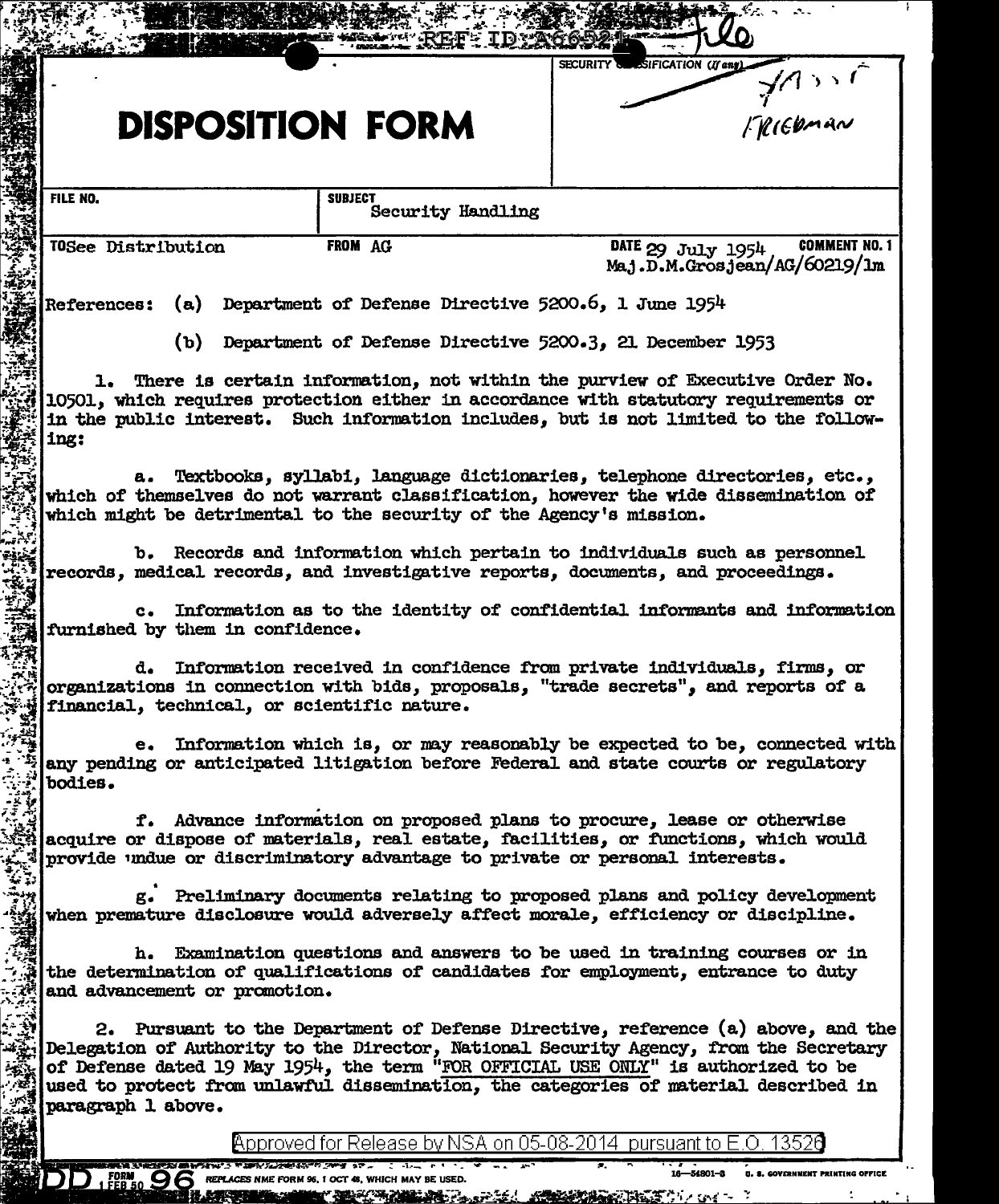$REF$   $ID:AG6$ 

## SUBJECT: Security Handling COMMENT NO. 1 (CONT'D)

3. Authority to affix the term, "FOR OFFICIAL USE ONLY", rests with the Chiefs of Staff Divisions and Offices. When a doubt exists as to the use of the term in a specific case, the matter may be referred to the Classification Advisory Panel for decision.

 $4.$  In order to provide uniformity in the marking of documents which must be safeguarded from disclosure to foreign nationals, the following procedure, based on the Appendix to Depnrtment of Defense Directive 5200.3, reference (b) above, is to be employed:

a. Whenever originators or recipients of classified documents determine that information is contained therein which should be withheld from foreign nationals and the anticipated distribution, transmission or handling is such that the documents will be liable to inadvertent disclosure to foreign nationals. originators or recipients should incorporate special instructions therein, substantially as follows:

#### SPECIAL HANDLING REQUIRED

### NOT RELEASABLE TO FOREIGN NATIONALS

The information contained in this document will not be disclosed to foreign nationals or their representatives.

b. Messages, in addition to the markings described above for other material, will contain the abbreviation NOFORN in the internal. instructions of the message.

c. Under no circumstances, however, will classified documents not having the special handling notice attached be released or disclosed to foreign nationals without proper authorization in accordance with policies prescribed within the military departments and other agencies of the Department of Defense. SpeciaJ. handling notices will be used solely for the purpose of indicating to holders and other handling personnel that the documents involved have already been reviewed by the office of origin or other responsible authority, and that disclosure to foreign nationals is not authorized.

5. So much of D/F from AG to Chiefs of Staff Divisions and Offices, Subject: Channels to be Used for Messages to USLO, dated 28 May 1954, as refers to the use of the term "U. S. EYES ONLY" is changed and the procedure described in sub-paragraph 4b above will be substituted in its place.

6. Documents requiring legends as indicated above will be marked in the following manner:

- a. "SPECIAL HANDLING REQUIRED"
	- (1) Letters, memoranda, bulletins, orders, typed or longhand, and material in general. Legend will be typed or stamped on upper right hand or lower left hand corner on the first page.